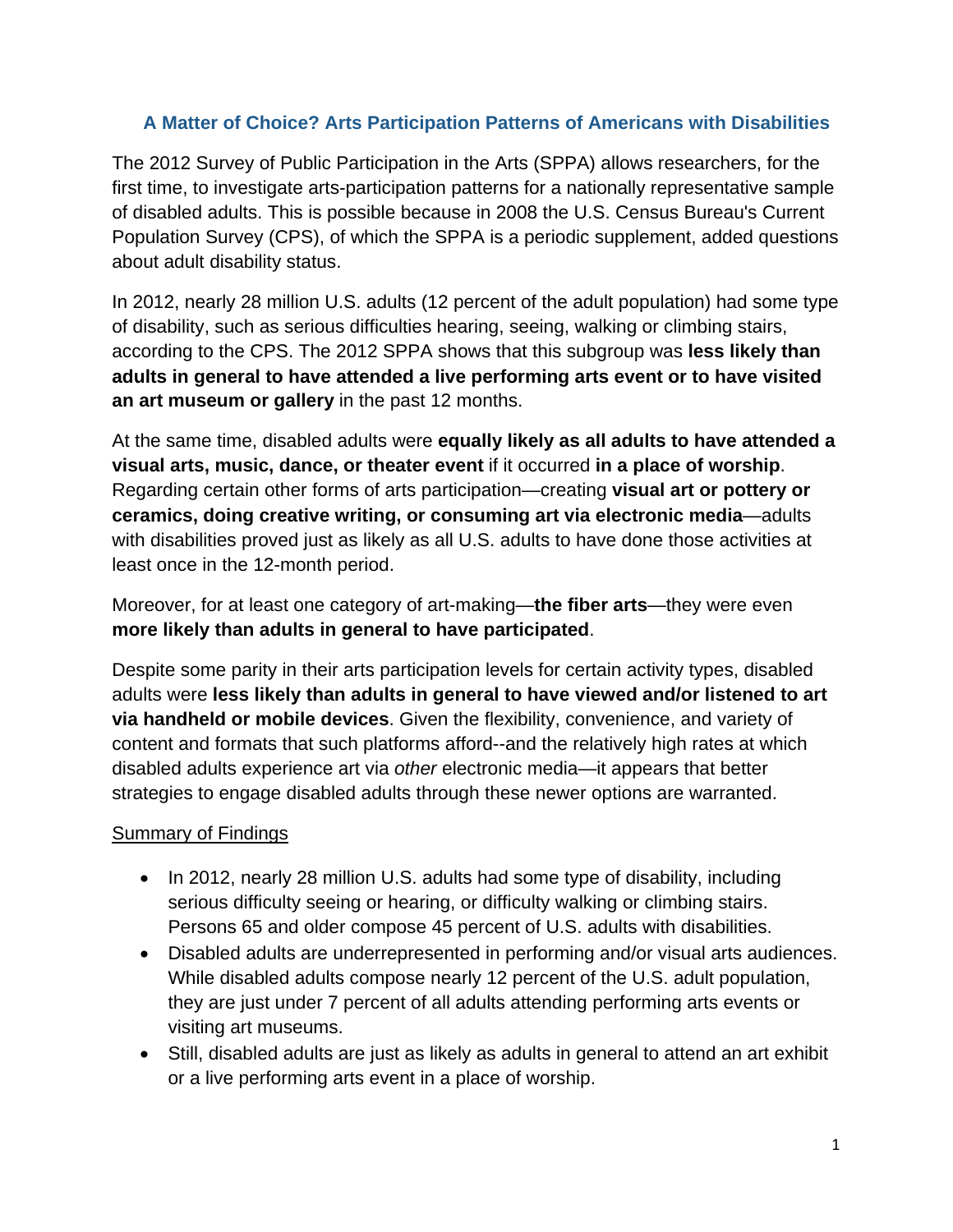- Disabled adults are just as likely as all U.S. adults to create pottery and ceramics, do creative writing, or create visual art such as paintings or sculptures. Adults with disabilities are more likely than adults in general to create fiber arts such as weaving or quilting.
- Disabled adults are just as likely as the general adult population to use radio, TV, or the Internet to listen to or watch programs about classical music, opera, theater, or dance. But disabled adults are less likely to use hand-held or mobile devices to consume art.
- Beyond their disability status itself, other factors inhibiting arts attendance by disabled adults could be related to their generally lower levels of educational attainment and the fact that fewer disabled adults report having had certain arts experiences in childhood.

## Who Are Adults with Disabilities?

In June 2008, the Current Population Survey (CPS) began asking respondents about disabilities. Defined by the U.S. Department of Labor's Office of Disability Employment Policy, adults with disabilities tracked by the CPS consist of adults with one or more of the following conditions:

- Deaf, or serious difficulty hearing
- Blind, or serious difficulty seeing (even when wearing glasses)
- Because of a physical, mental, or emotional condition, serious difficulty concentrating, remembering, or making decisions
- Serious difficulty walking or climbing stairs
- Difficulty dressing or bathing
- Because of a physical, mental, or emotional condition, serious difficulty doing errands alone such as visiting a doctor's office or shopping

As the table below shows, nearly 12 percent of the CPS sample, representing 27.6 million U.S. adults, report having one or more disabilities. Serious difficulty walking or climbing stairs is the most common disability (reported by 7.2 percent of adults), followed by difficulty doing errands alone (reported by 4.1 percent of adults).

(*Note*: Because disability *by type* composes relatively small shares of the U.S. population, the 2012 SPPA can provide reliable estimates of arts participation only for the aggregate group of adults with *any* reported disability—in 2012, 11.7 percent of the U.S. population.)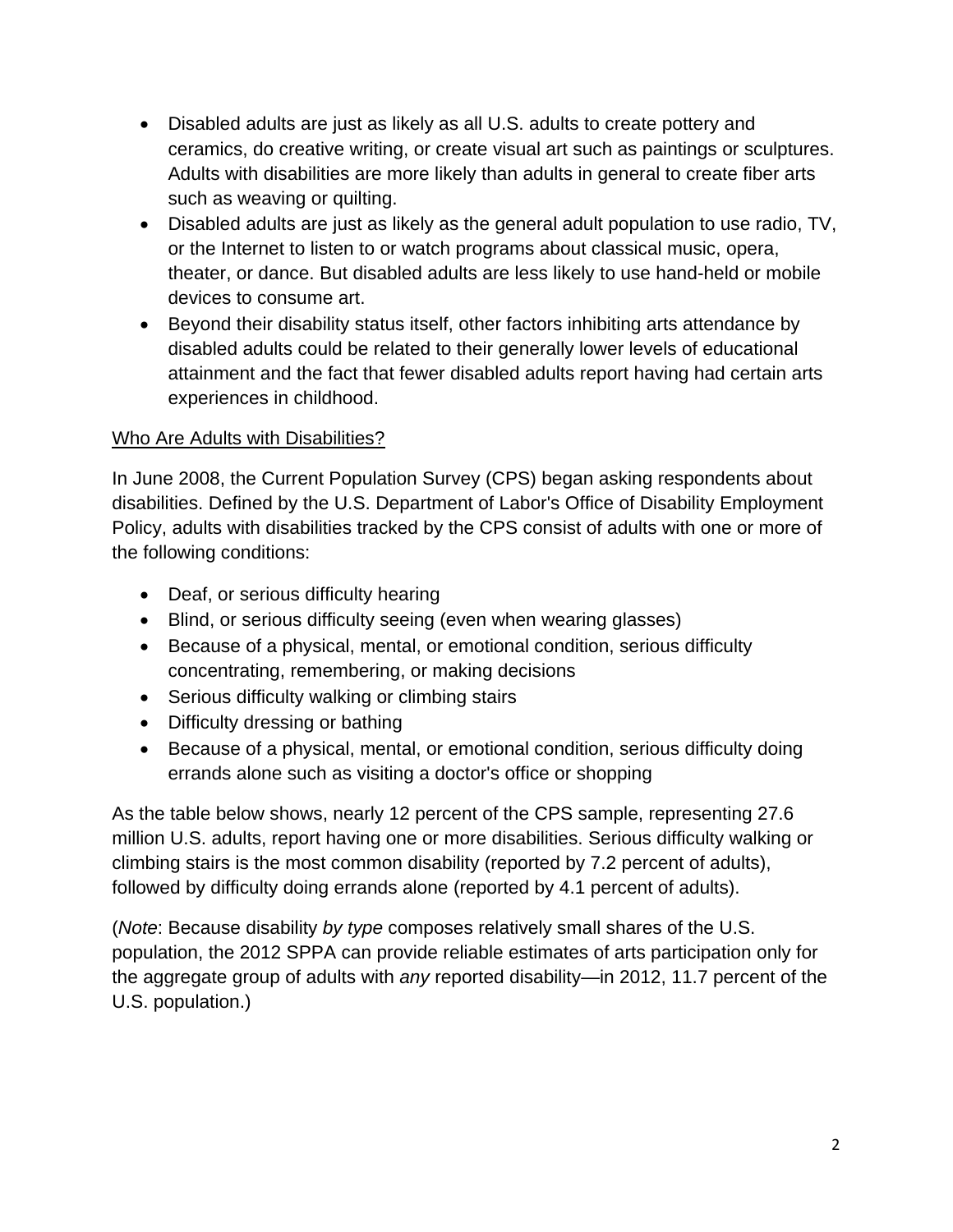| Number and Percent of U.S. Adults with Disabilities: 2012                                                                                          |            |               |  |  |  |  |
|----------------------------------------------------------------------------------------------------------------------------------------------------|------------|---------------|--|--|--|--|
|                                                                                                                                                    |            |               |  |  |  |  |
|                                                                                                                                                    | Percent of | Number of     |  |  |  |  |
|                                                                                                                                                    | U.S. adult | adults        |  |  |  |  |
|                                                                                                                                                    | population | (in millions) |  |  |  |  |
| Any disability condition                                                                                                                           | 11.7%      | 27.6          |  |  |  |  |
| Deaf or serious difficulty hearing                                                                                                                 | 3.2%       | 7.4           |  |  |  |  |
| Blind or serious difficulty seeing                                                                                                                 | 1.7%       | 4.0           |  |  |  |  |
| Because of a physical, mental, or emotional<br>condition, serious difficulty concentrating,                                                        |            |               |  |  |  |  |
| remembering, or making decisions                                                                                                                   | 3.7%       | 8.8           |  |  |  |  |
| Serious difficulty walking or climbing stairs                                                                                                      | 7.2%       | 16.9          |  |  |  |  |
| Difficulty dressing or bathing                                                                                                                     | 2.1%       | 4.8           |  |  |  |  |
| Because of a physical, mental, or emotional<br>condition, serious difficulty doing errands alone<br>such as visiting a doctor's office or shopping | 4.1%       | 9.6           |  |  |  |  |
|                                                                                                                                                    |            |               |  |  |  |  |
| Note: The sum of adults by type of disability exceeds the total with any disability condition                                                      |            |               |  |  |  |  |
| because respondents can have more than one disability.                                                                                             |            |               |  |  |  |  |
|                                                                                                                                                    |            |               |  |  |  |  |
| Source: 2012 Survey of Public Participation in the Arts                                                                                            |            |               |  |  |  |  |

Age is frequently linked with disability. While most older adults are not disabled, disabilities are concentrated among adults 65 and older. For example, fewer than 5 percent of young adults aged 18-34 report having disabilities. That rate jumps to 9 percent among adults 45-54, and more than doubles to 22 percent among adults 65-74. Slightly more than 41 percent of people ages 75 and older are disabled.

Looked at another way, adults 65 and older compose fewer than 20 percent of the U.S. adult population, yet they are 46 percent of all disabled adults.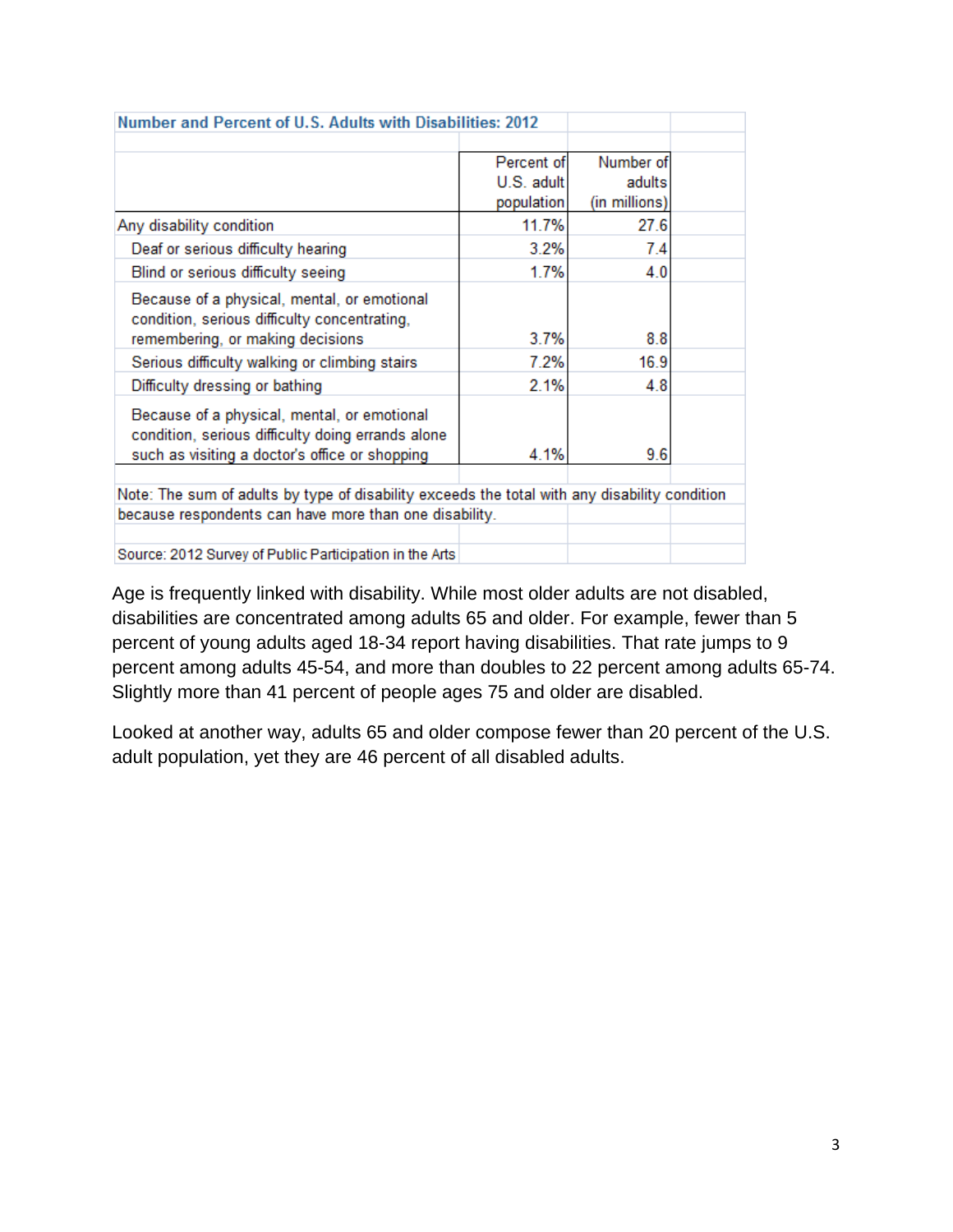

# *Other Demographic Characteristics of Adults with Disabilities*

Disability rates of men and women are similar, as are rates of whites and African Americans. Hispanics, on the other hand, are less likely to be disabled. In 2012, nearly 9 percent of Hispanic adults reported having disabilities. That rate was roughly 4-5 percentage points lower than the disability rates for non-Hispanic white and black adults.

This pattern likely reflects, at least in part, the fact that Hispanics are typically younger than whites and African Americans. In 2012, for instance, the median age for Hispanic adults was 38, versus 49 for non-Hispanic whites and 43 for non-Hispanic African American adults.<sup>1</sup>

Disabled adults are also less likely to hold a bachelor's degree. In 2012, 19.6 percent of all U.S. adults (25 and older) held bachelor's degrees. Among disabled adults, that rate was 8.2 percent.

 1 The median age of adults of "other" races, including Asian Americans, and adults reporting two or more races, was 40 in 2012.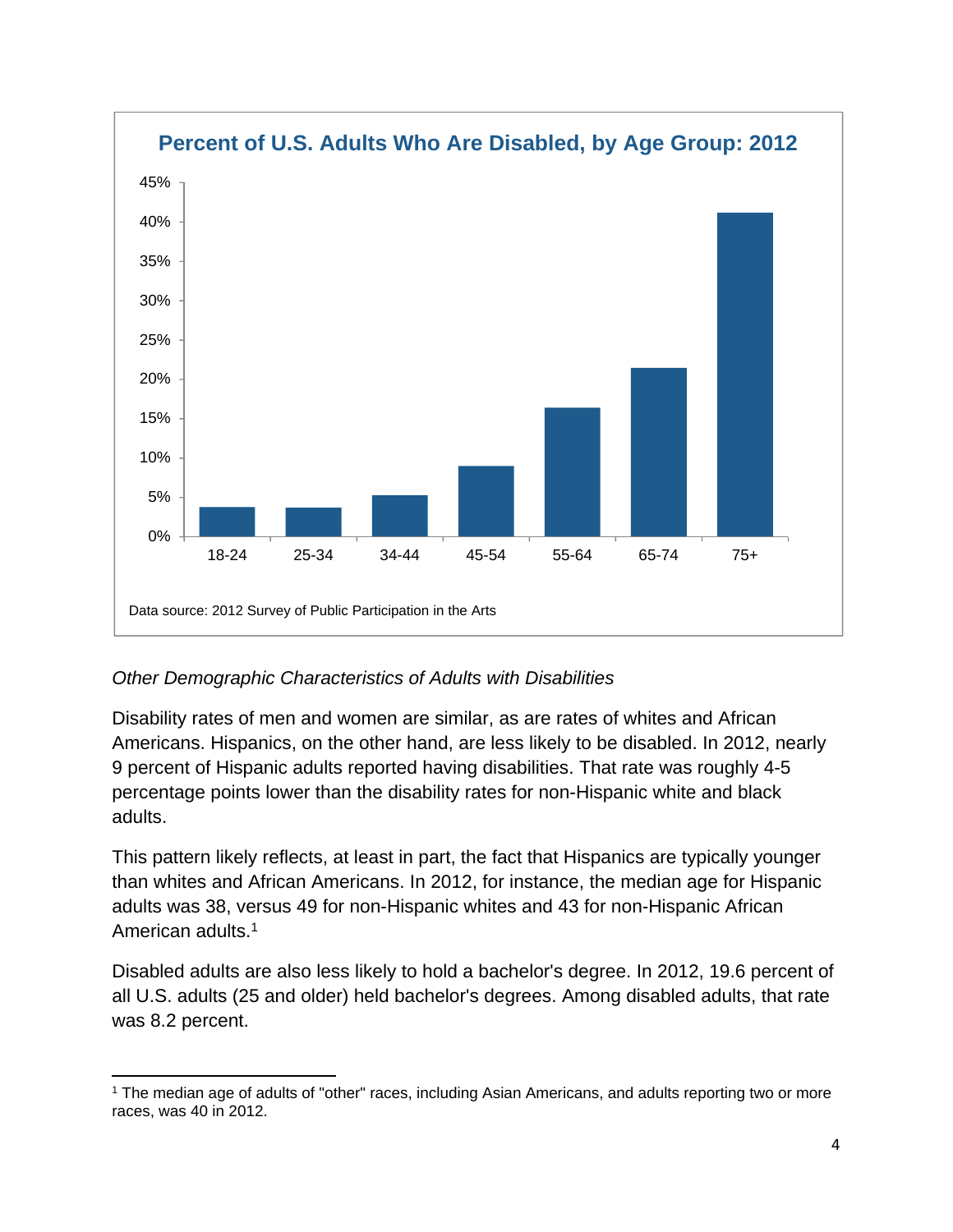Age also plays a role in the educational attainment of disabled adults. For example, 20- 24 percent of adults who were 25-64 years old held bachelor's degrees in 2012. But among adults 65-74, that rate was 14 percent; in 2012, just 11 percent of adults 75 and older held bachelor's degrees.

#### Performing and Visual Arts Attendance

In 2012, 23.3 percent of U.S. adults with disabilities attended a live performing arts event. Although 14 percentage points below the share of all U.S. adults attending, the performing-arts attendance rate among adults with disabilities signifies 6.2 million disabled adults having experienced live concerts, plays, and dance performances in 2012.

As they are for the general population, musical plays and outdoor performing arts festivals are the most popular SPPA-tracked performing-arts events attended by adults with disabilities—9 percent went to a musical play in 2012, and a slightly greater share (11 percent) attended an outdoor performing arts festival.2

In 2012, roughly 15 percent of adults with disabilities went to a craft festival, and nearly the same share (14.5 percent) toured a park, monument, or neighborhood for its historic or design value. During the same period, 11.4 percent (3.1 million disabled adults) visited an art museum or gallery.

  $2$  The 2012 SPPA also captured attendance at "other music, theater, or dance performances," though not reported in the table of aggregated estimates on p.6 In 2012, almost 12 percent of all U.S. adults attended these "other" types of performances, while nearly 8 percent of disabled adults attended.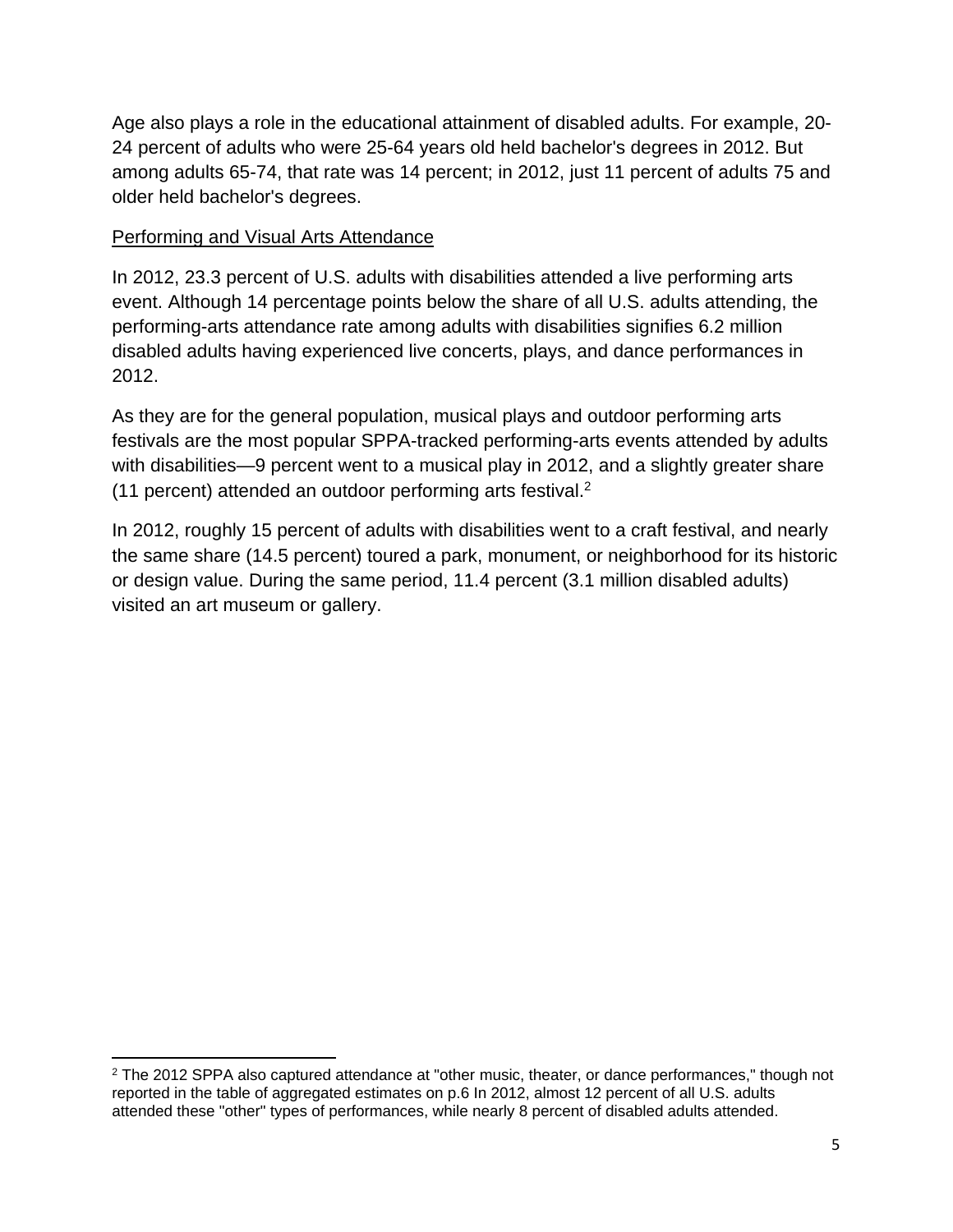| Table 1. Percent of U.S. Adults with Disabilities Who Attended a Visual and/or Performing Arts Event                                         |                            |                          |                             |                               |  |
|----------------------------------------------------------------------------------------------------------------------------------------------|----------------------------|--------------------------|-----------------------------|-------------------------------|--|
| at Least Once in the Past 12 Months: 2012                                                                                                    |                            |                          |                             |                               |  |
|                                                                                                                                              |                            |                          |                             |                               |  |
|                                                                                                                                              |                            | All U.S. adults          |                             | U.S. adults with disabilities |  |
|                                                                                                                                              | (Population = 235 million) |                          | (Population = 27.6 million) |                               |  |
|                                                                                                                                              | Percent who                | Number of<br>Percent who |                             | Number of                     |  |
|                                                                                                                                              | attended                   | adults who               | attended                    | adults who                    |  |
|                                                                                                                                              |                            | attended                 |                             | attended                      |  |
|                                                                                                                                              |                            | (in millions)            |                             | (in millions)                 |  |
| PERFORMING ARTS ATTENDANCE                                                                                                                   |                            |                          |                             |                               |  |
| Live performing arts event                                                                                                                   | 37.4%                      | 87.7                     | 23.3%                       | 6.4                           |  |
| Jazz concert                                                                                                                                 | 8.1%                       | 19.1                     | 4.3%                        | 1.2                           |  |
| <b>Classical concert</b>                                                                                                                     | 8.8%                       | 20.6                     | 6.1%                        | 1.7                           |  |
| Latin concert                                                                                                                                | 5.1%                       | 11.9                     | 1.6%                        | 0.4                           |  |
| Opera                                                                                                                                        | 2.1%                       | 5.0                      | 1.3%                        | 0.4                           |  |
| Musical play                                                                                                                                 | 15.2%                      | 35.7                     | 9.2%                        | 2.5                           |  |
| Non-musical play                                                                                                                             | 8.3%                       | 19.4                     | 4.9%                        | 1.4                           |  |
| Dance                                                                                                                                        | 7.4%                       | 17.5                     | 5.0%                        | 1.4                           |  |
| Outdoor performing arts festivals                                                                                                            | 20.8%                      | 48.9                     | 10.6%                       | 2.9                           |  |
|                                                                                                                                              |                            |                          |                             |                               |  |
| <b>VISUAL ARTS EVENT ATTENDANCE</b>                                                                                                          |                            |                          |                             |                               |  |
| Visual arts event                                                                                                                            | 39.0%                      | 91.7                     | 25.0%                       | 6.9                           |  |
| Visited an art museum or gallery                                                                                                             | 21.0%                      | 49.4                     | 11.4%                       | 3.1                           |  |
| Attended a visual arts festival or crafts fair                                                                                               | 22.4%                      | 52.7                     | 14.8%                       | 4.1                           |  |
| Toured a park, monument, building, or                                                                                                        |                            |                          |                             |                               |  |
| neighborhood for its historic or design value                                                                                                | 23.9%                      | 56.1                     | 14.5%                       | 4.0                           |  |
|                                                                                                                                              |                            |                          |                             |                               |  |
| Note: All of the differences between disabled adults and total U.S. adult populations are statistically significant at the 90 percent level. |                            |                          |                             |                               |  |
|                                                                                                                                              |                            |                          |                             |                               |  |
| Source: 2012 Survey of Public Participation in the Arts                                                                                      |                            |                          |                             |                               |  |
|                                                                                                                                              |                            |                          |                             |                               |  |
| April 2015                                                                                                                                   |                            |                          |                             |                               |  |
| Office of Research & Analysis                                                                                                                |                            |                          |                             |                               |  |
| National Endowment for the Arts                                                                                                              |                            |                          |                             |                               |  |

#### *Venues for Arts Attendance*

Lower attendance rates among disabled adults are also reflected in certain venues for live performances and art exhibits. For example, 15.4 percent of all adults attended an art exhibit or performing arts event in a park; the share of disabled adults attending in parks was 9.1 percent. Similarly, 12.2 percent of adults attended an event in a bar or restaurant, while only half that share of adults with disabilities attended art exhibits or performances in those places.

A clear exception to this pattern, however, is observed in attendance at churches, synagogues, or other places of worship. In 2012, roughly 8 percent of both the general population and adults with disabilities attended an art exhibit or music, theater, or dance performance in a place of worship.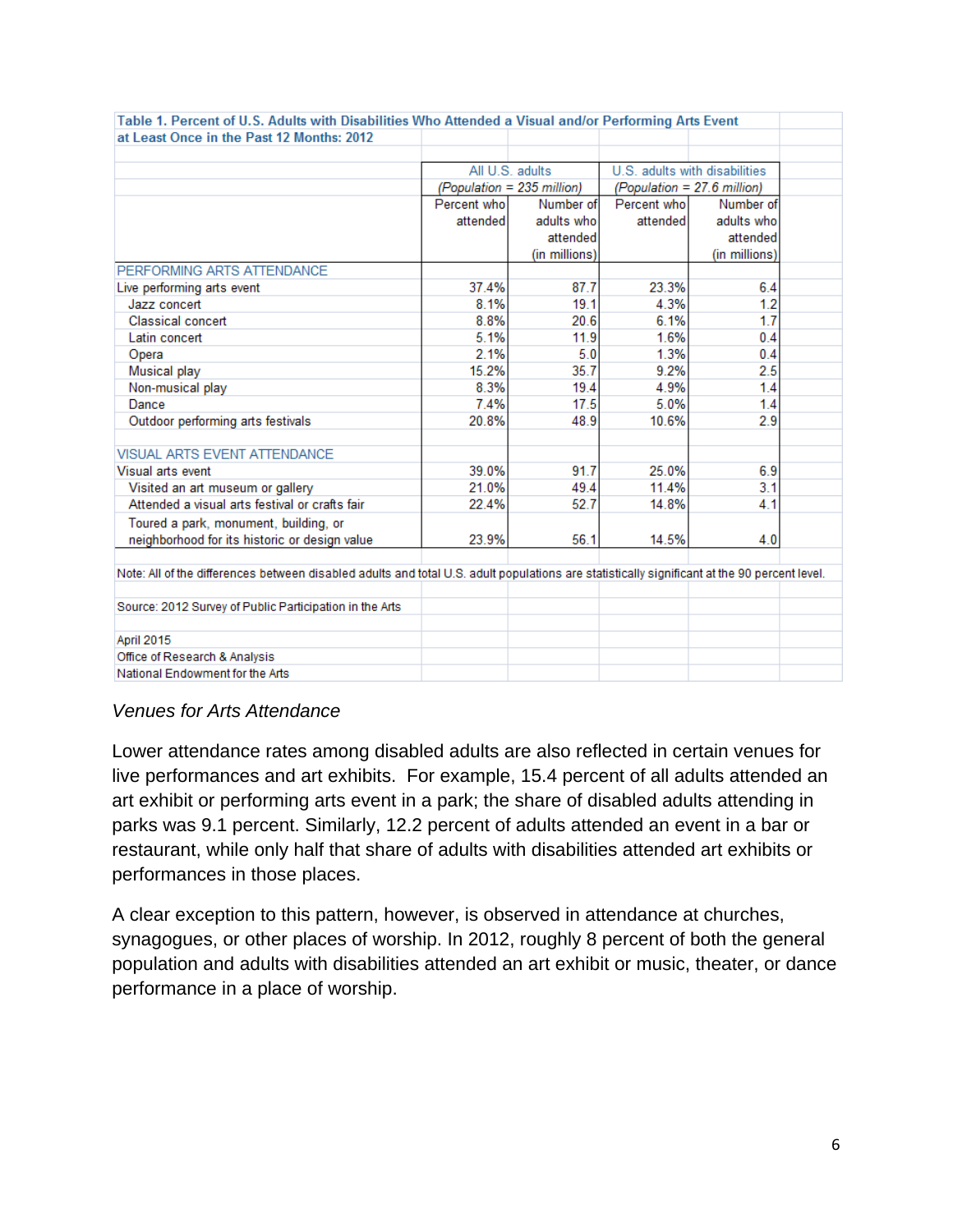

#### How the Demographic Characteristics of Disabled Adults Factor into Arts Attendance

Data from the 2012 General Social Survey (GSS), which is conducted by the National Opinion Research Center (NORC) at the University of Chicago, show that 1 in 3 U.S. adults were interested in attending the performing arts in 2012 but did not because they found it too difficult to get to the event.<sup>3</sup> Moreover, 43 percent of adults who wanted to go to an art exhibit, but did not, reported as a barrier their difficulty getting there.

When it comes to adults with disabilities, physical handicap and illness (as they affect access to a location or venue) undoubtedly serve as barriers to arts attendance. Holding those factors aside, however, the 2012 SPPA (which does not capture physical barriers to arts attendance) suggests that lower educational attainment and childhood arts

 3 For more information, see NEA Research Report #59, *When Going Gets Tough: Barriers and Motivations Affecting Arts Attendance*.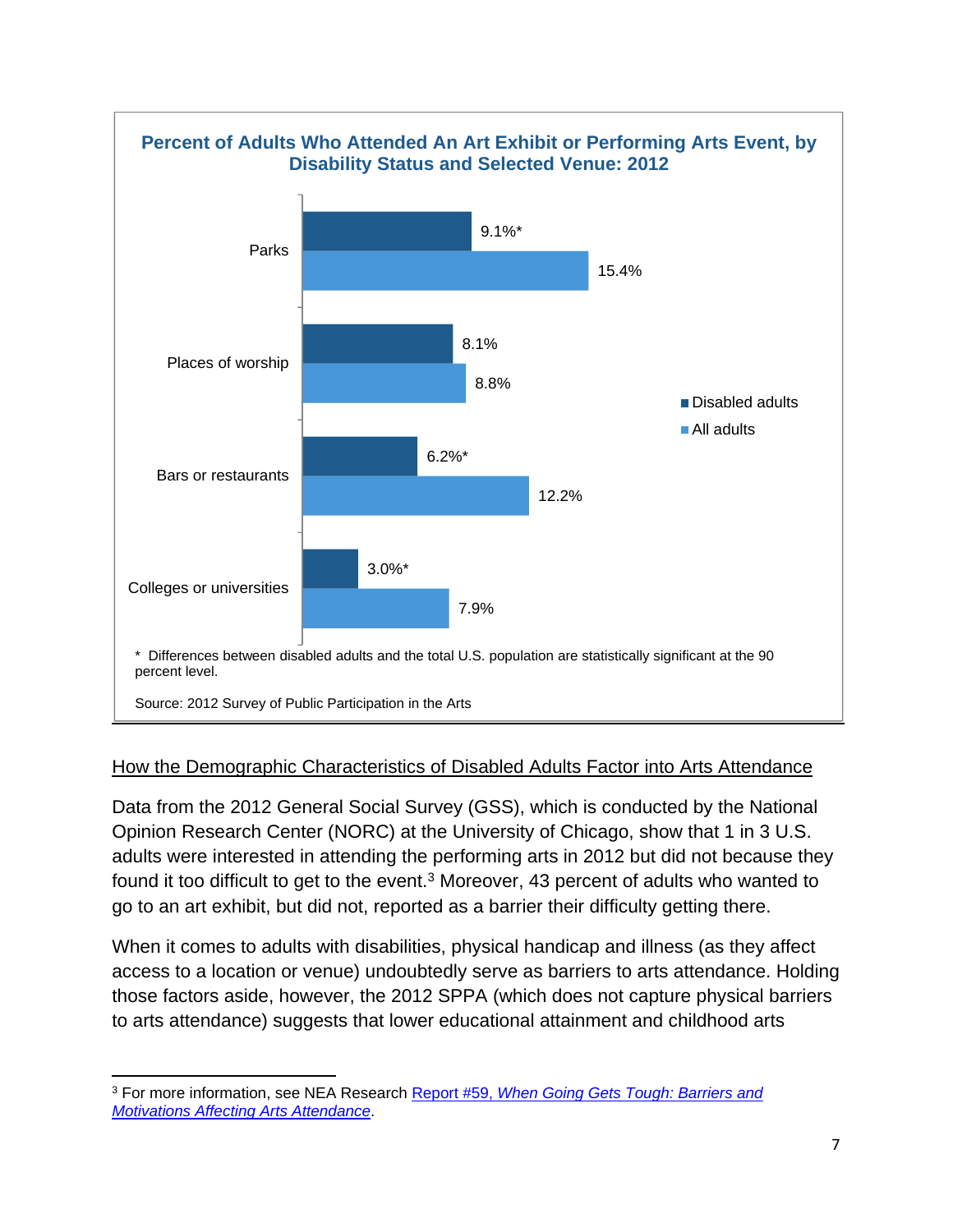experiences among disabled adults likely contributed to their lower performing arts and/or art museum attendance.

To illustrate, although a large share of disabled adults are 65 and older, age *per se* does not appear to play a significant role in performing and/or visual arts attendance patterns among adults with disabilities. In 2012, 21 percent of disabled adults younger than 65, as well as those 65 and older, attended at least one jazz or classical music concert, or play, or ballet performance, or they visited an art museum or gallery.

Instead, lower rates of arts attendance by adults with disabilities appear linked with their generally lower educational rates of attainment, compared with all adults. Low attendance by this subgroup may be associated, furthermore, with its less frequent reports of having had a live arts experience in early childhood, compared with reports from the U.S. adult population in general.

What follows is a description of the methodology used to test these correlations. The correlation coefficient, a value between 0 and 1, quantifies the strength of a relationship between two variables—the closer the coefficient is to 1, the stronger the relationship. Between attending the performing arts as an adult and holding a bachelor's degree or higher level of training, the correlation coefficient is 43 percent; the coefficient is 52 percent between art museum attendance and college training.4

The correlation coefficient is roughly 50 percent between attending the performing arts as an adult and having taken music or dance classes in childhood (under 18). The coefficient is also 50 percent between adult performing-arts attendance and attendance in childhood

Similarly, the correlation coefficient between visiting an art museum or gallery as an adult and visiting in childhood is 55 percent.

Against this backdrop, disabled adults are less likely to have obtained a college degree or to have had childhood arts experiences. Data from the 2012 SPPA show that 31 percent of all U.S. adults aged 25 and older hold a bachelor's degree or higher level of training. The share of disabled adults aged 25 and older who hold degrees is less than half that rate (14.5 percent).

While 38 percent of all U.S. adults took music or dance classes in childhood, 32 percent of disabled adults reported taking those classes. The share of disabled adults who visited an art museum or gallery as a child is nearly 13 percentage points below the share of all U.S. adults who went to one of those places in childhood.

 4 SPPA sample sizes of adults with disabilities are insufficient to support reliable estimates from regression models. Instead, results from tetrachoric correlation analysis are presented.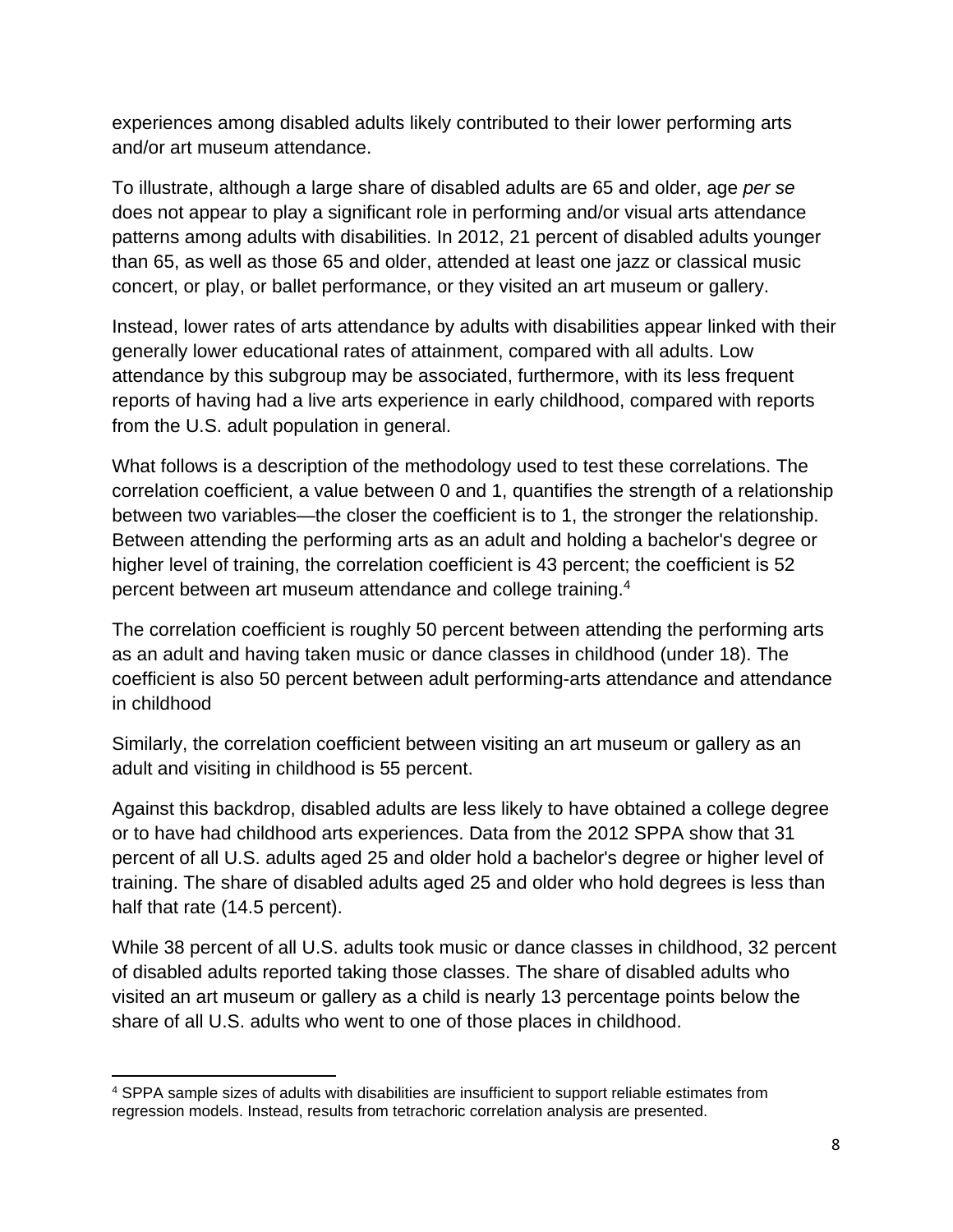| Percent of U.S. Adults: 2012                                                                                                                 |             |                             |                           |                      |                                |              |  |  |
|----------------------------------------------------------------------------------------------------------------------------------------------|-------------|-----------------------------|---------------------------|----------------------|--------------------------------|--------------|--|--|
|                                                                                                                                              |             |                             |                           |                      |                                |              |  |  |
|                                                                                                                                              | Attended al | Visited an                  | Hold a                    | Took                 | Attended a live Visited an art |              |  |  |
|                                                                                                                                              | performing  | art museum                  | bachelor's                | music                | music, theater,                | museum or    |  |  |
|                                                                                                                                              |             | arts event as or gallery as |                           | degree or lessons as | or dance                       | gallery as a |  |  |
|                                                                                                                                              | an adult    | an adult                    | higher level              | a child              | performance as                 | child        |  |  |
|                                                                                                                                              |             |                             | of education <sup>1</sup> |                      | a child                        |              |  |  |
| All adults                                                                                                                                   | 37.4%       | 21.0%                       | 31.0%                     | 38.0%                | 55.6%                          | 54.3%        |  |  |
| Disabled adults                                                                                                                              | 23.3%       | 11.4%                       | 14.5%                     | 32.1%                | 43.7%                          | 41.5%        |  |  |
|                                                                                                                                              |             |                             |                           |                      |                                |              |  |  |
| Ages 25 and older                                                                                                                            |             |                             |                           |                      |                                |              |  |  |
| Note: All of the differences between disabled adults and total U.S. adult populations are statistically significant at the 90 percent level. |             |                             |                           |                      |                                |              |  |  |
|                                                                                                                                              |             |                             |                           |                      |                                |              |  |  |
| Source: 2012 Survey of Public Participation in the Arts                                                                                      |             |                             |                           |                      |                                |              |  |  |
|                                                                                                                                              |             |                             |                           |                      |                                |              |  |  |
| <b>April 2015</b>                                                                                                                            |             |                             |                           |                      |                                |              |  |  |
| Office of Research & Analysis                                                                                                                |             |                             |                           |                      |                                |              |  |  |
| National Endowment for the Arts                                                                                                              |             |                             |                           |                      |                                |              |  |  |

#### Creating or Performing Art

Disabled adults create or perform certain types of art at rates similar to those of all adults. For one art form—weaving, crocheting, or other fiber arts—the share of adults creating exceeds the rate for all adults.

In 2012, for example, nearly 16 percent of disabled adults did weaving, crocheting, quilting, or other fiber arts. That rate was significantly greater than the 13 percent of all U.S. adults creating fiber art. Moreover, adults with disabilities are just as likely as the general population to create: pottery, ceramics, or jewelry (4.5 percent); leatherwork, leatherwork, or woodwork (8 percent); scrapbooking (5-6 percent); creative writing (5-6 percent); and other visual art such as paintings and sculptures (4-6 percent).

Relative to all U.S. adults, however, adults with disabilities are significantly less likely to play a musical instrument, take photographs for artistic purposes, or do social dancing.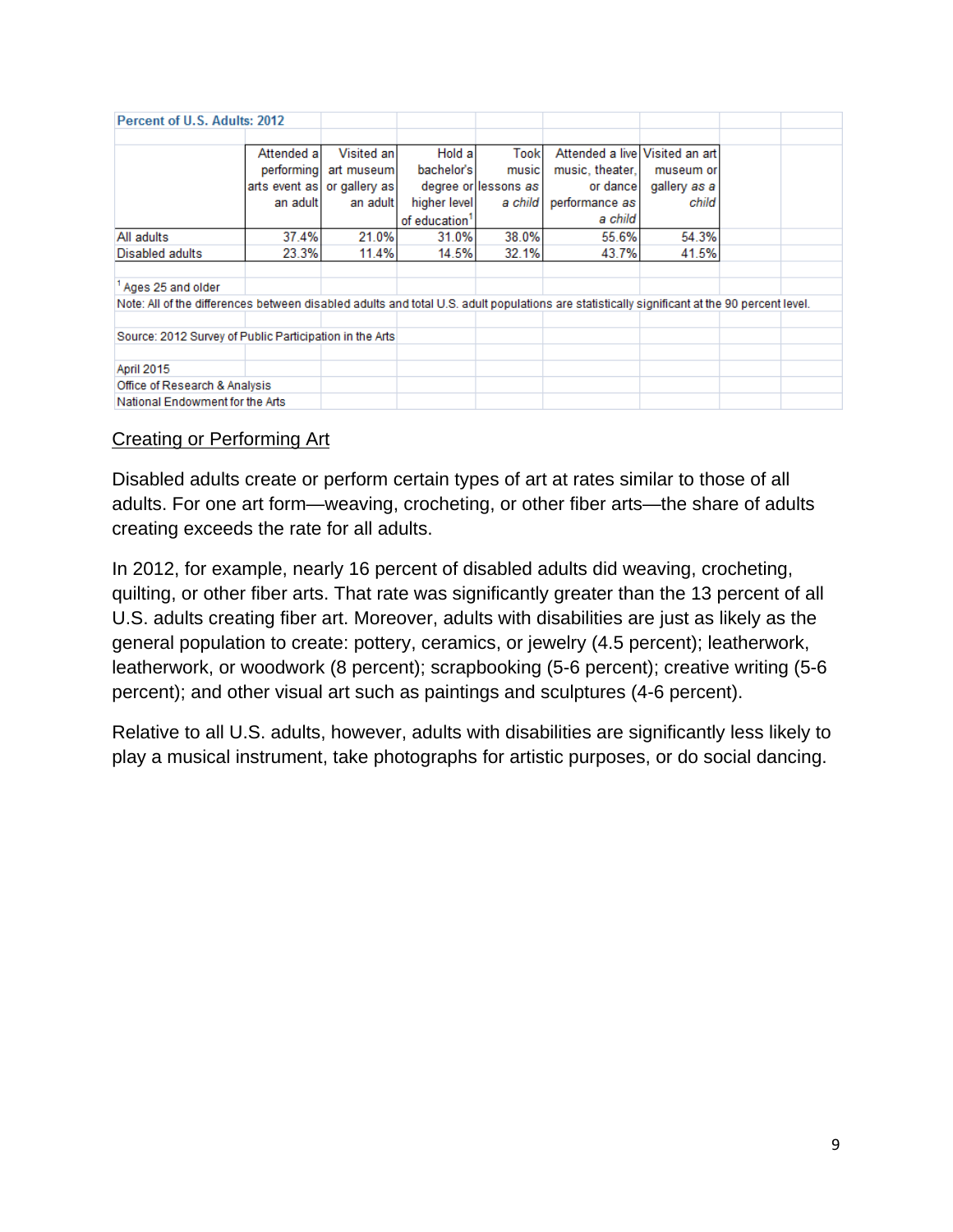

# Reading Books and Literature

In 2012, 55 percent of U.S. adults read books (not required for work or school); 45 percent read novels or short stories. Reading rates among adults with disabilities are generally lower. Even so, a considerable share of disabled adults read at least one book or a novel or short story in the past 12 months. For instance, nearly 46 percent of disabled adults read books in 2012; 37 percent read literature (novels or short stories, poems, or plays).

#### Consuming Art Through Electronic Media

On average, disabled adults watch 4 hours of TV per day, 2 hours more than the daily time spent watching by all adults. Consequently, it is perhaps not surprising that the share of disabled adults experiencing the arts on radio, TV, or the Internet are relatively high—in many cases, on par with the overall adult population.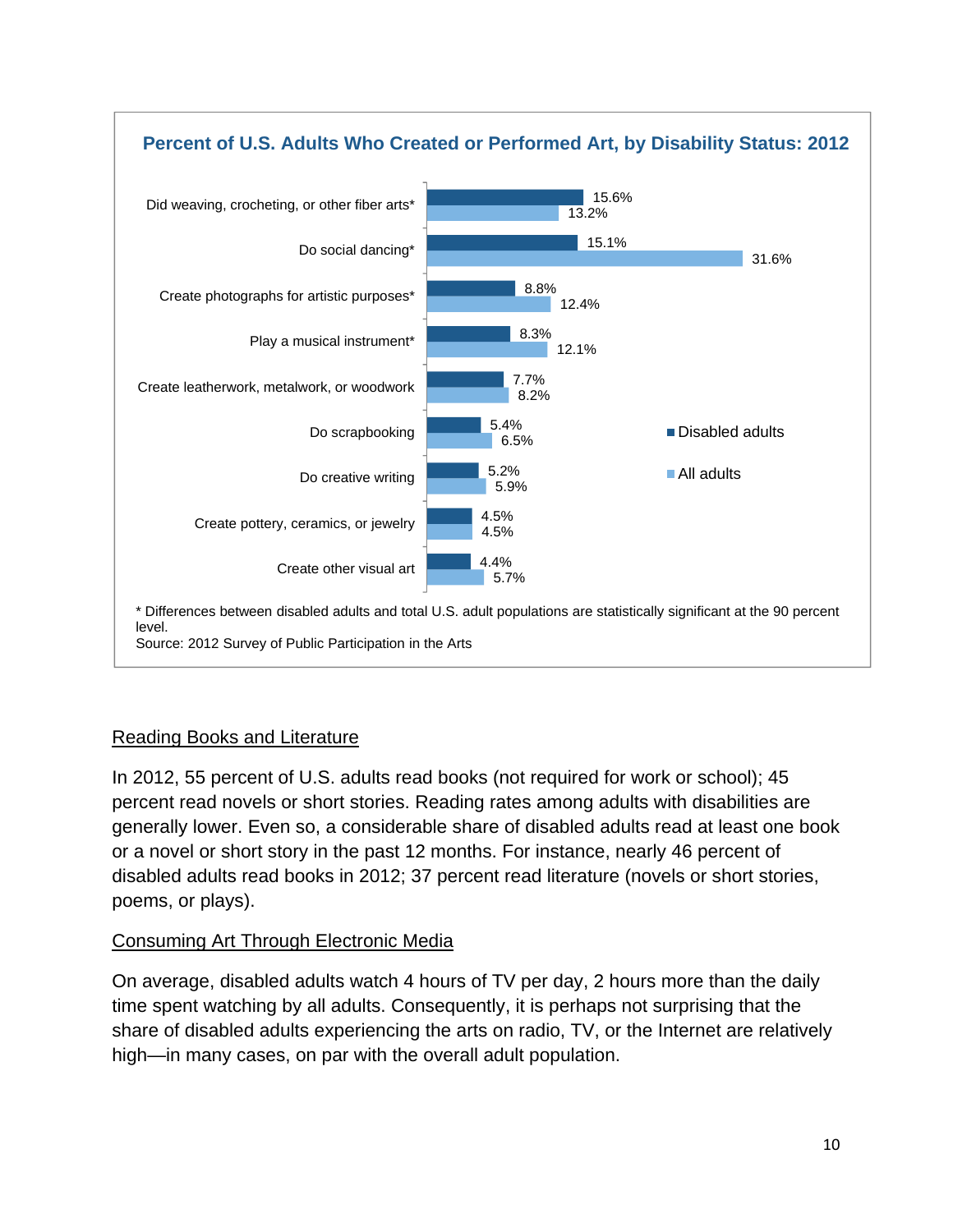For example, the share of disabled adults listening to or watching classical music performances on radio, TV, or the Internet in 2012 was 13.1 percent—a rate comparable to the 13.7 percent of all adults watching or listening to classical music.

Comparing disabled adults with all adults, rates were similar for listening to or watching opera (4 percent), theater productions (7 percent), ballet or contemporary dance (5 percent), and other dance programs (9-10 percent).

The highest rate of using the radio, TV, or the Internet to listen to or watch music is reported for "other music" such as pop, rock, country, or hip-hop. In 2012, nearly 37 percent of disabled adults used those media to listen to or watch other music. Although that rate was high, it was well below the share of all adults who did so (47 percent).



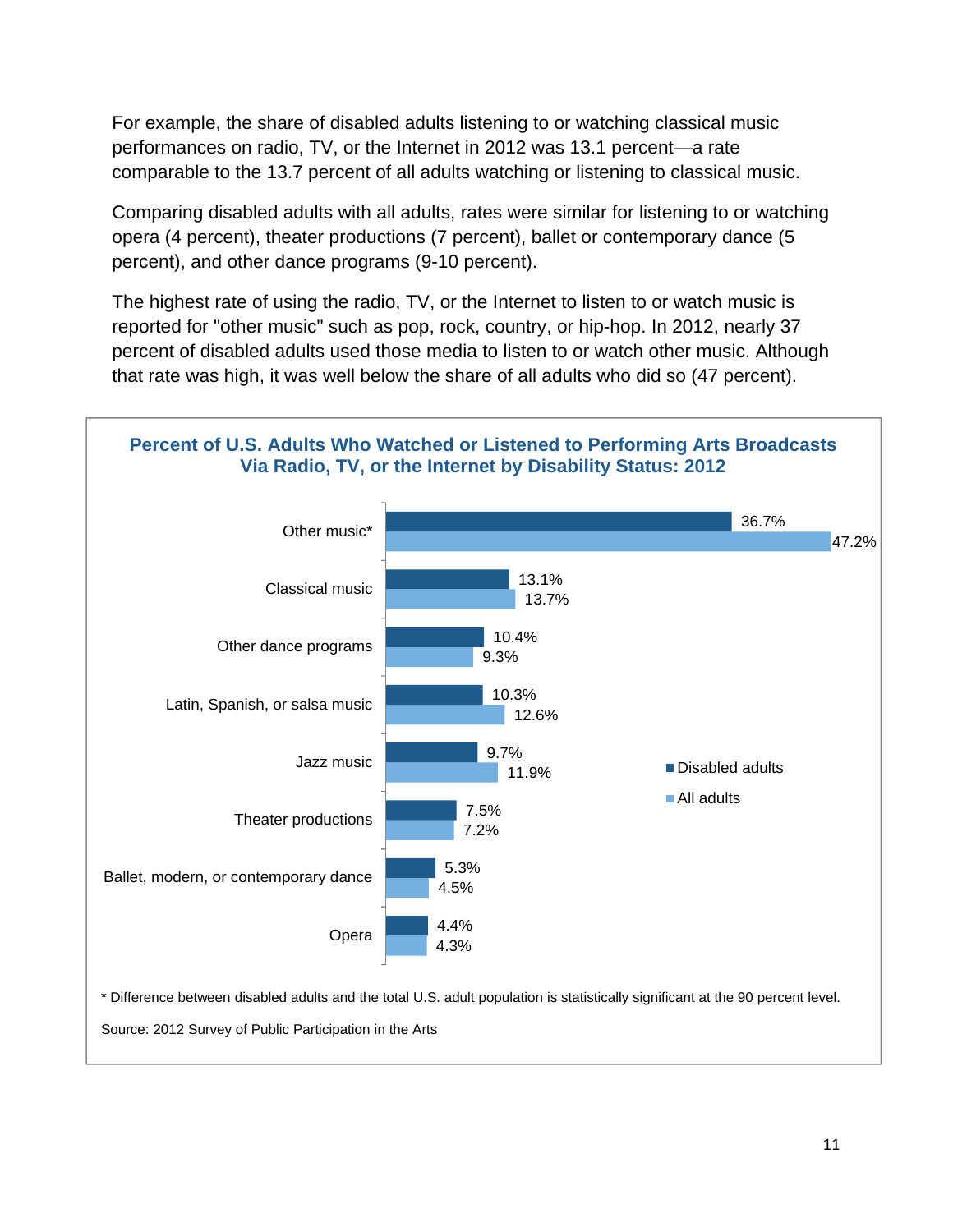### *Consuming Art Through Mobile Devices*

In 2012, nearly one-third of all adults used hand-held or mobile devices such as a smart phone, e-reader, or tablet to watch, listen to, or download music. The rate among disabled adults was less than half that share (just under 15 percent). The rate at which disabled adults use hand-held or mobile devices to read, listen to, or download literature (novels, short stories, poetry, or plays) was also roughly half the rate for the general population (8.7 percent of disabled adults versus 16 percent of all adults).

These lower rates likely stem from the fact that disabled adults are less likely to use hand-held or mobile devices—a pattern consistent with older adults in general.

In 2012, the share of disabled adults using hand-held or mobile devices was 28.5 percent—almost 25 percentage points lower than the share of all adults using such devices. As discussed above, people 65 and older are 46 percent of the adult disabled population. Older adults, in turn, are less likely to use smart phones, e-readers, or tablets. As disability rises with age, so does the use of mobile devices decline.

To illustrate, more than 70 percent of 18-to-34-year-olds used a hand-held or mobile device in 2012. That share drops by 10 percentage points among adults 35-44, and drops an additional 10 points for those aged 45-54.

Among adults 65-74, roughly 30 percent used such devices; 14 percent of adults 75 and older used them.